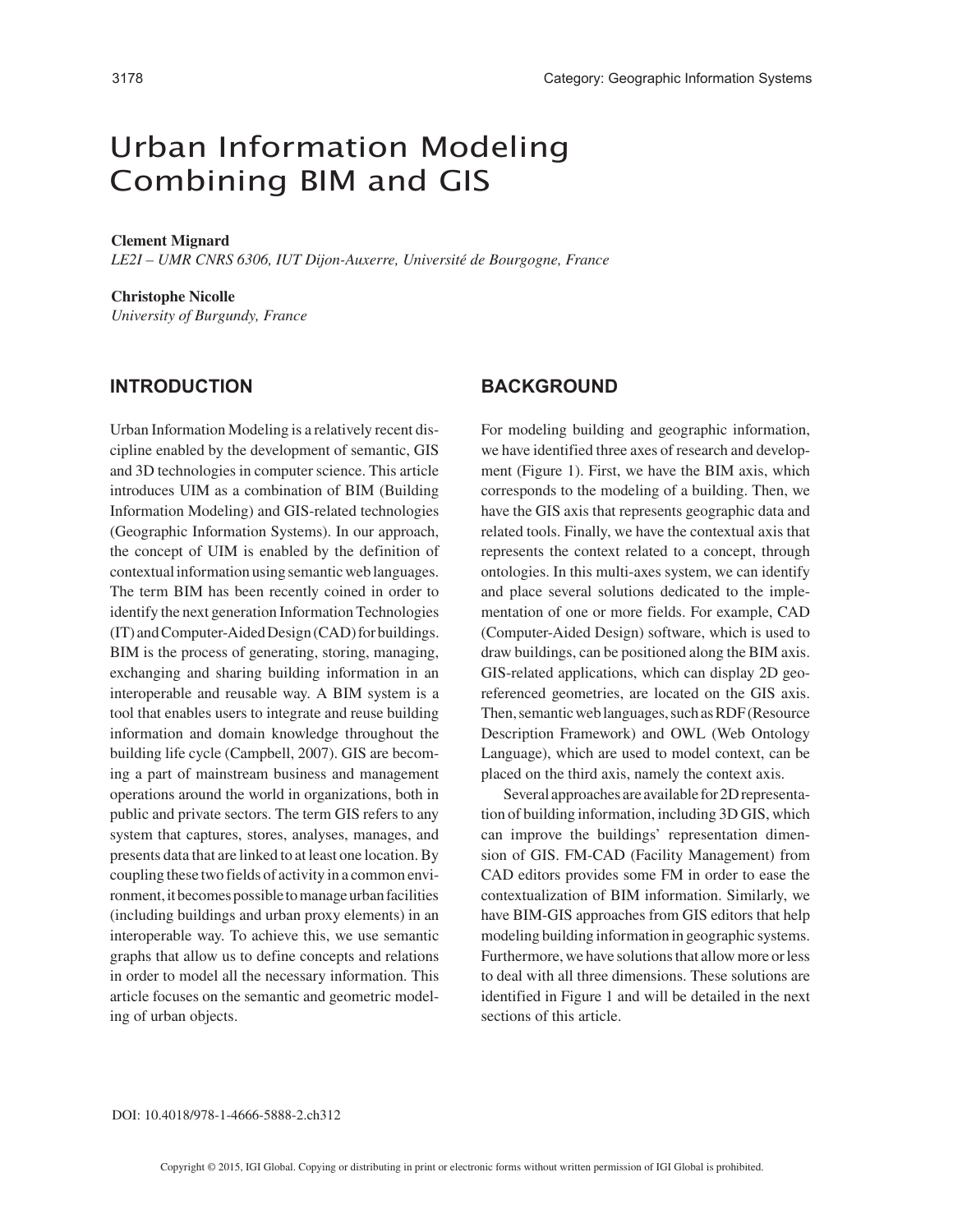*Figure 1. Axes for urban information modeling*



In order to achieve interoperability among BIM and GIS, the use of standards is needed. For building information modeling, the most known and used standard is IFC (Industry Foundation Classes). As we can see in Figure 1, this approach is highly suitable for building information modeling, and allows to represent contextual and geographical data. Another standard worth mentioning is CityGML, an OGC (Open Geospatial Consortium) standard, which is specialized in dealing with geographical information, and allows some contextual information definition and building modeling. The third standard is a conceptual model for traditional & spatio-temporal applications called MADS (Modeling of Application with Spatial-temporal Data). It focuses on defining contextual mechanisms to create multiple representations for a given geographical context. This is done by defining stamps that correspond to a couple (resolution, point of view) and for which a given representation is valid. In the next sections, we will detail two of the above mentioned standards, namely IFC and CityGML.

IFC is an ISO (International Organization for Standardization) standard used for defining all components of a building as needed in a civil engineering project. The IFC forms the basis of a building description. This basis is enriched during the building's lifecycle with elements related to facility management: financial data, maintenance rules, evacuation procedures and so on. The quantity of information grows exponentially and a relevant organization of these elements is rapidly needed. IFC files are made of objects and connections between these objects. At the end of a project, the file corresponding to the IFC building contains all its elements thanks to a multi-context definition. IFC files are textual files whose size can reach 100 megabytes. The attributes for the objects describe the "business semantic" of these objects. The connections between objects are represented by "relationship elements." The IFC is an object model based on EXPRESS language. This model describes approximately 750 classes. There are three types of IFC classes: object classes, relationship classes and resource classes. The object classes consist in a triplet (GUID, OS, FU), where GUID (Globally Unique IDentifier) defines a unique identifier for the IFC object. OS (OwnerShip) defines the ownership features of this object, and FU (Functional Units) are the functional units. The latter define the context of use of the classes (i.e. the geometrical representation, its localization, its composition, etc.). The resource classes define a set of attributes used for the description of the functional units. These resources are organized as a hierarchical graph. The relationship classes represent the various relations (capacity, aggregation, etc.) between the object classes and the functional units. Today, the IFC standard is imposed in all tenders for civil engineering projects in many countries (USA, Norway, etc.). So far, this model is unsuitable for defining objects outside of the building context.

The IFG project (IFC for GIS), from IAI, aims at modeling geo-referenced objects outside the building context. The last version of this standard, IFC4, includes these features that extended IFC classes to allow IFC models to be positioned relatively to other geographic features. For doing so, one must firstly define the integration of BIM within GIS. In the next version, it will be possible to define geographical elements (such as IfcGeographicElement and IfcGeographicElement-Type) in order to increase interoperability between BIM and GIS. However, even if the IFG initiative is highly interesting, the goal is not to include GIS into the IFC. This approach aims at using the IFC as a medium of exchange for limited, but significant, information between GIS systems and AEC/FM (Architecture, Engineering & Construction).

In the field of geographic information, many standards have been proposed to address the problem of heterogeneity. Standards are a first way to solve the problems of heterogeneity encountered in the resolution of urban modeling. Several organizations,